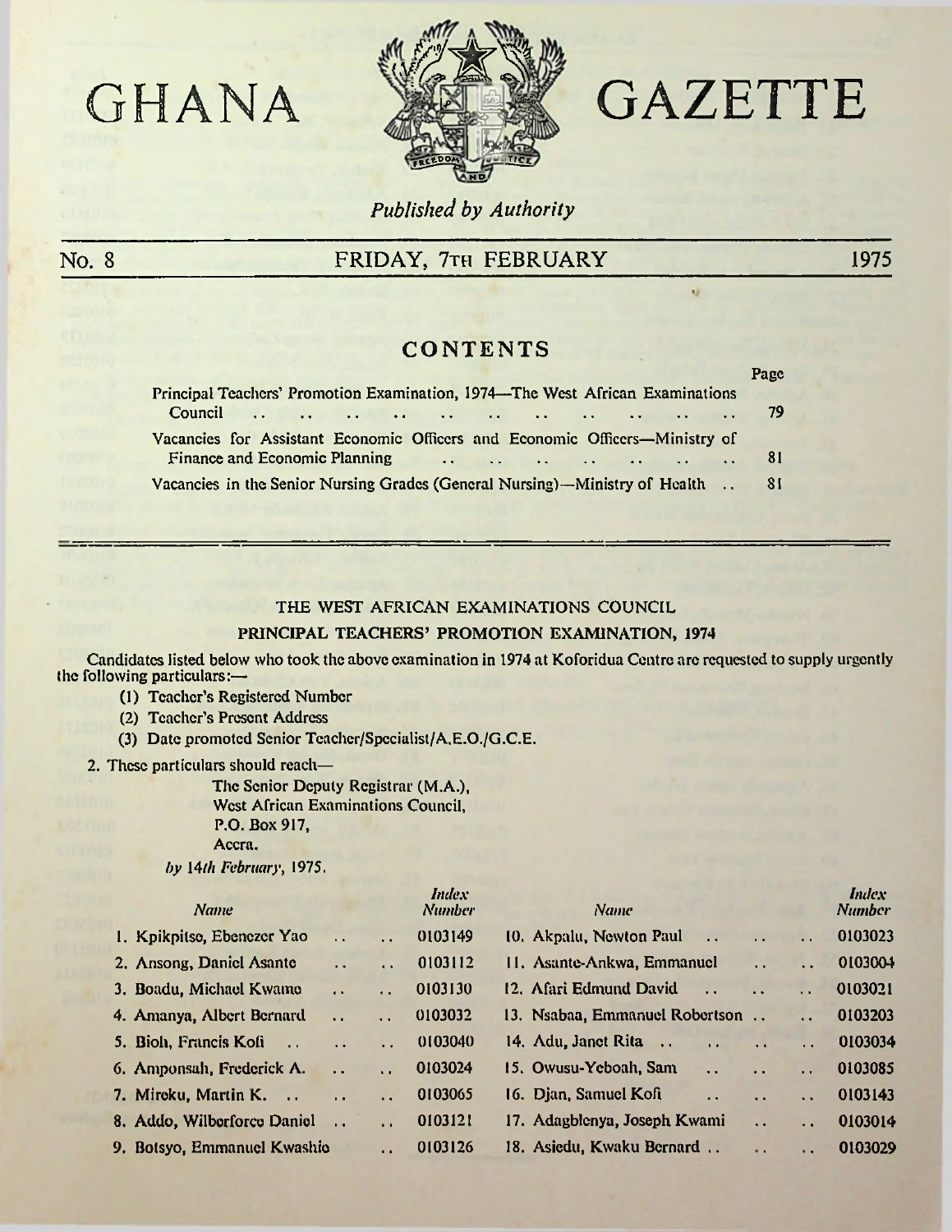| Name                            |                                                |                        | Index<br>Number |     | Name                                         |                        |                      | <i>Index</i><br><b>Number</b> |
|---------------------------------|------------------------------------------------|------------------------|-----------------|-----|----------------------------------------------|------------------------|----------------------|-------------------------------|
| 19. Tetter-Kofi, Mathew         | $\ddot{\phantom{0}}$<br>$\ddot{\phantom{1}}$   | . .                    | 0103097         |     | 57. Yeboa, F. B.<br>$\ddot{\phantom{a}}$     | $\ddot{\phantom{1}}$ . | $\cdot$ $\cdot$      | 0103177                       |
| 20. Dankyi, E. Victor           | $\ddot{\phantom{0}}$<br>. .                    | $\ddot{\phantom{1}}$   | 0103134         |     | 58. Asanoa, Joseph Martin                    | $\ddotsc$              | $\ddot{\phantom{a}}$ | 0103182                       |
| 21. Agyako, Victor Kotoko       | $\ddot{\phantom{1}}$                           | . .                    | 0103010         |     | 59. Kudajo, Ferdinard Paul K.                |                        | $\bullet$            | 0103199                       |
| 22. Antwi-Apiagyei, Kwaku       | $\ddot{\phantom{1}}$                           | $\ddot{\phantom{1}}$   | 0103017         |     | 60. Adumoah, William Nartey                  |                        | $\bullet$            | 0103020                       |
| 23. Gli, Francis Atsu Obed      | $\bullet$                                      | $\bullet$              | 0103145         |     | 61. Akuffo-Badoo, Grace                      | $\ddot{\phantom{0}}$   | $\epsilon$           | 0103110                       |
| 24. Odame, Michael Ofori Sah    | $\epsilon$ .                                   | $\bullet$              | 0103205         |     | 62. Asamoah, Ebenezer Addo                   |                        | μ.                   | 0103007                       |
| 25. Adu-Bediako, Richard        | .,<br>$\ddot{\phantom{1}}$                     | $\ddot{\phantom{a}}$   | 0103030         |     | 63. Amankwa, Ebenezer Martey                 |                        | ò,                   | 0103013                       |
| 26. Badu, Samuel Kwame          | $\ddot{\phantom{0}}$                           | $\ddot{\phantom{0}}$   | 0103037         |     | 64. Dogble, F. K.<br>Ϋ.                      | $\ddot{\phantom{0}}$   | . .                  | 0103135                       |
| 27. Konto, Stephen Kwame        | Ω,                                             | . .                    | 0103053         |     | 65. Ayisi, W. W.<br>. .                      | . .                    | $\ddot{\phantom{0}}$ | 0103028                       |
| 28. Mintah, Samuel Ayim         | $\ddot{\phantom{0}}$<br>$\ddot{\phantom{0}}$   | . .                    | 0103062         |     | 66. Appiah, Henry Codjoe                     | $\ddotsc$              | $\bullet$ at         | 0103119                       |
| 29. Seiri, Chilalah Patricia    | . .                                            | . .                    | 0103093         |     | 67. Nkum, John Newton                        | $\ddot{\phantom{a}}$   | Ω.                   | 0103158                       |
| 30. Agbeke, Johnson Komla       | $\ddot{\phantom{0}}$                           | $\ddot{\phantom{0}}$   | 0103124         |     | 68. Ghartey, Sakyi Kwaku                     | . .                    | $\ddot{\phantom{1}}$ | 0103194                       |
| 31. Ayettey, William Owusu      | $\ddot{\phantom{0}}$                           | Ω.                     | 0103100         |     | 69. Boachie, Joseph Kwadwo                   | $\ddot{\phantom{a}}$   | $\ddot{\phantom{a}}$ | 0103038                       |
| 32. Apenteng, Seth Kwame        | $\ddot{\phantom{0}}$                           | Ω,                     | 0103104         |     | 70. Manu, Joseph Martin                      | $\ddot{\phantom{0}}$   | Ω.                   | 0103067                       |
| 33. Brakwa, Anthony Kwesi       | . .                                            | . .                    | 0103125         |     | 71. Rex-Ofosu, Edwin Sackey                  |                        | . .                  | 0103089                       |
| 34. Mills, J. K.                | $\ddot{\phantom{1}}$ .<br>$\ddot{\phantom{0}}$ | . .                    | 0103156         |     | 72. Boakye George Kwabena                    | $\ddotsc$              | Ω,                   | 0103191                       |
| 35. Budu, Christopher Martin    | $\ddot{\phantom{a}}$                           | . .                    | 0103209         |     | 73. Asante, Alexander Moses                  | $\dddot{\phantom{0}}$  | . .                  | 0103018                       |
| 36. Worgbeyi, Mary              | $\epsilon$ .<br>$\epsilon$ .                   | . .                    | 0103099         |     | 74. Opoku, Emmanuel Bossman                  |                        | $\ddot{\phantom{0}}$ | 0103072                       |
| 37. Asare, Clement Willie K.    | г.                                             | . .                    | 0103184         |     | 75. Sackitey, Silvanus Kodjo                 |                        | .,                   | 0103091                       |
| George, Dan Korle<br>38.        | $\ddot{\phantom{a}}$<br>$\epsilon$ .           | .,                     | 0103050         |     | 76. Agboka, Nora Teimarku                    | $\ddot{\phantom{0}}$   | $\ddot{\phantom{0}}$ | 0103108                       |
| 39. Nyarko-Mensah, Joseph       | Ω.                                             | г.                     | 0103068         |     | 77. Kponor, Stephen Axonam K.                |                        | μ.                   | 0103147                       |
| 40. Thompson, Alfred Boateng    | $\ddot{\phantom{0}}$                           | $\ddot{\phantom{0}}$   | 0103096         |     | 78. Asante, Christian Anteson                |                        | τ.                   | 1013002                       |
| 41. Twum Samuel Baldwin         | $\ddot{\phantom{0}}$                           | έ.                     | 0103098         |     | 79. Kono-Larbi, Atta<br>$\ddot{\phantom{a}}$ | ٠.                     | $\ddot{\phantom{0}}$ | 0103052                       |
| 42. Boateng, Emmanuel Darkwa    | . .                                            | . .                    | 0103189         |     | 80. Asiedu, Yaw Christian                    | $\ddot{\phantom{a}}$   | $\ddot{\phantom{0}}$ | 0103105                       |
| 43. Donkor, Welman              | . .<br>. .                                     | $\ddot{\phantom{0}}$   | 0103044         |     | 81. Gyamerah, Emmanuel Yaw                   |                        | τ.                   | 0103146                       |
| 44. Opare, Christiana K.        | $\sim$<br>$\ddotsc$                            | . .                    | 0103070         |     | 82. Yirenkyi, Kofi Jonas                     |                        | $\ddot{\phantom{a}}$ | 0103178                       |
| 45. Owusu, Martin Osae          | $\ddot{\phantom{0}}$<br>$\ddot{\phantom{0}}$   | н.                     | 0103071         | 83. | Ofosu, Patrick Kingsley                      | $\ddot{\phantom{0}}$   | ٠.                   | 0103206                       |
| 46. Agycpong-Asare, Daniel      | $\epsilon$ .                                   | $\ddot{\phantom{1}}$ . | 0103113         |     | 84. Owusu-Ofori, Benjamin                    | ٠.                     | $\ddot{\phantom{0}}$ | 0103087                       |
| 47. Krow, Sampson Wilson Yaw    | . .                                            | ٠.                     | 0103151         |     | 85. Darko, Emmanuel Obuobisa                 |                        | $\ddot{\phantom{1}}$ | 0103144                       |
| 48. Awuku, Andrew Asabere       | $\ddot{\phantom{0}}$                           | ٠.                     | 0103185         |     | 86. Mircku, Samuel Asafo                     | . .                    | . .                  | 0103202                       |
| 49.<br>Atter, Mathew Teye       | ٠.<br>. .                                      | $\ddot{\phantom{1}}$   | 0103006         |     | 87. Ayisi, James Brandford                   | $\ddot{\phantom{0}}$   | $\ddot{\phantom{0}}$ | 0103019                       |
| Osei George, Ebenezer<br>50.    | $\ddotsc$<br>. .                               | . .                    | 0103080         |     | 88. Mantey, Robertson E. O.                  | Ϋ.                     | $\ddot{\phantom{0}}$ | 0103061                       |
| Apea-Nuamah, Kwame<br>51.       | . .                                            | . .                    | 0103111         |     | 89. Amankwah, Emmanuel K.                    |                        | ٠.                   | 0103027                       |
| Agyeman-Boateng, Kwadwo<br>52.  | ٠,                                             | .,                     | 0103123         | 90. | Apea, David Opoku                            | μ.                     | i.                   | 0103102                       |
| James, William Bennet<br>53.    | $\ddot{\phantom{0}}$                           | μ.                     | 0103197         |     | 91. Korang, James Kwaku                      | μ.                     | ò,                   | 0103150                       |
| Kwafo, Emmanuel Ahwireng<br>54. | Ϋ,                                             | μ,                     | 0103198         |     | 92. Larbi, Samuel Kenneth O.                 |                        | i.                   | 0103058                       |
| Gyampo, Kwasi Guggisberg<br>55. | . .                                            | . .                    | 0103046         |     | 93. Atta-Saffo, Kwame                        | Ω,                     | $\ddot{\phantom{1}}$ | 010306                        |
| 56. Kumi, Nathan Odei           | μ.<br>$\ddot{\phantom{1}}$                     | П,                     | 0103051         |     |                                              |                        |                      |                               |

*I***. A. OKINE** *Senior Deputy Registrar*

 $\cdot$ 

*i*

<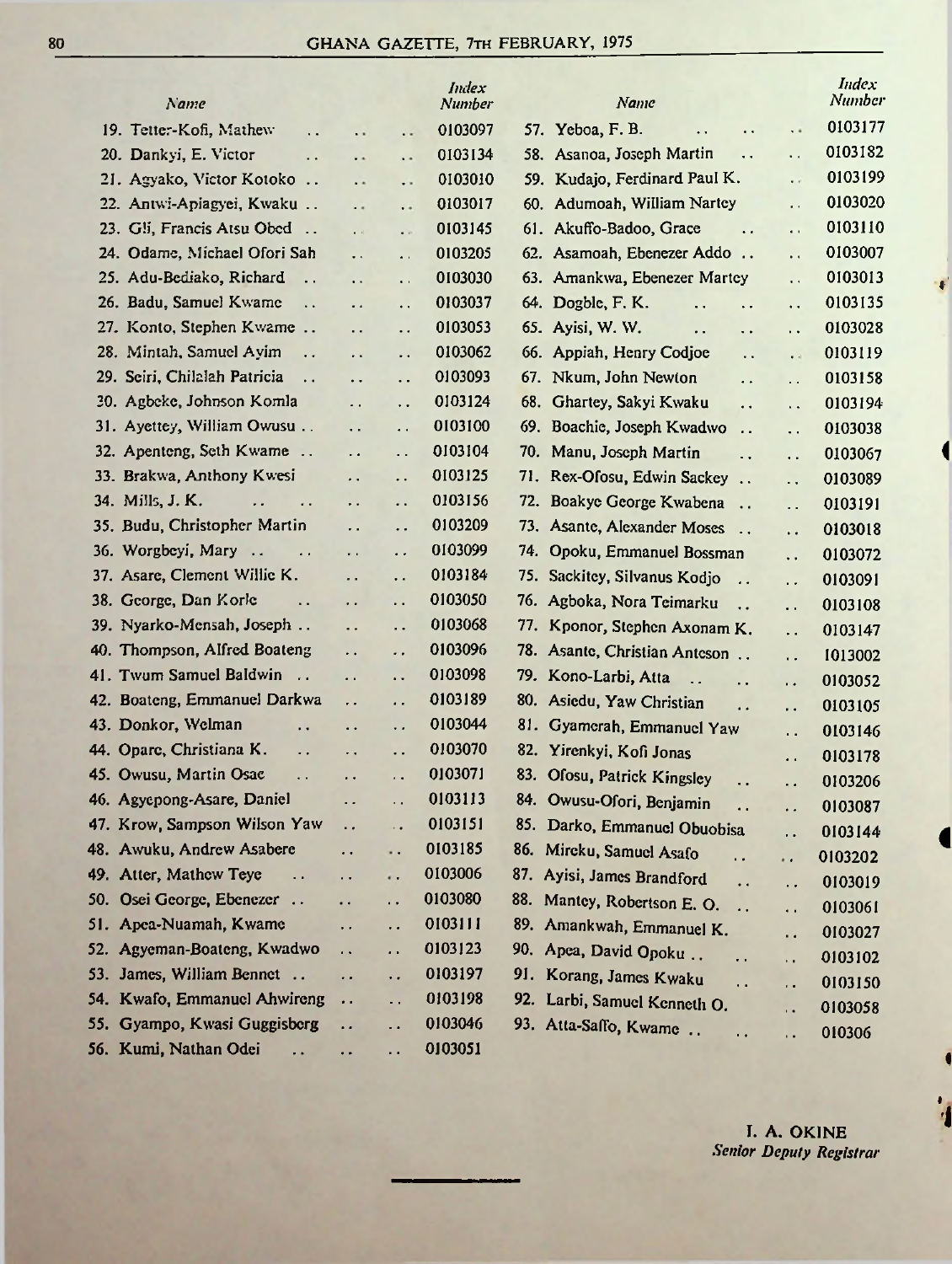#### MINISTRY OF FINANCE AND ECONOMIC PLANNING

#### VACANCIES FOR ASSISTANT ECONOMIC OFFICERS AND ECONOMIC OFFICERS

Applications arc invited from suitably qualified Ghanaians for appointment as Assistant Economic Officers or Economic Officers in the Ministry of Finance and Economic Planning.

#### (i) Assistant Economic Officers

*Duties.*—Assistant Economic Officers have responsibilities in all matters relating to the preparation of Ghana's Development Plans and in the formulation and examination of particular projects in connection therewith. They will be required to assemble and analyse any data or other information needed for the formulation and analysis of Development Plans and their constituent projects. They may be assigned to service with the Planning Commission or its committees or any other body set up from time to time in connection with the planning process. These assignments may cover any sector of the economy and Assistant Economic Officers may be expected, and will be given the opportunity, to develop a high degree of versatility. While the analysis of project proposals will require the ability to apply the analytical tools of economics and a firm grasp of detail, Assistant Economic Officers will frequently have to formulate proposals themselves and must be prepared to show the requisite degree of originality for this purpose. They assist in the yeai-by-year programme of Development Plans through the examination of capital expenditure estimates of Ministries and Departments and for operation budgets of State productive enterprises. The work will also involve giving advice from time to time on the foreign and domestic economic policies of Ghana at the request of Government or ofindividual Departments and Ministries.

*Qualifications.*—Candidates must possess a First or Second Class Honours (Upper Division) degree in Economics or Sociology or other Social Sciences with Economics as a major.

*Salary.*—Ranges 52; 55 i.e.  $\mathcal{Q}2.472-\mathcal{C}2.808$ ;  $\mathcal{Q}2.724-\mathcal{C}3.096$ .

#### (ii) Economic Officers (

*Duties.*—The duties are the same as for Assistant Economic Officers but with a higher degree of responsibility.

*Qualifications.*—Candidates must possess a First or Second Class (Upper Division) degree in Economics or Sociology or other Social Sciences with Economics as a major plus 3 years' postgraduate experience in a relevant employment.

#### *Salary.*—Ranges 65: 70 i.e.  $\mathcal{C}3.744 - \mathcal{C}4.104$ ;  $\mathcal{C}4.368 - \mathcal{C}4.920$ .

Application forms may be obtained from the Secretary, Public Services Commission, P.O. Box 1618, Accra, to whom the completed forms should be returned not later than *1th March*, 1975. Candidates in the Public Service should forward their completed application forms through their Heads of Departments. Only copies of certificates and testimonials should be sent. Persons under bond to serve in any particular capacity are not eligible.

#### MINISTRY OF HEALTH

#### VACANCIES IN THE SENIOR NURSING GRADES (GENERAL NURSING)

Applications arc invited from suitably qualified Nurses in the Civil Service for various vacancies:

- A. 1. *Position.*—Senior Matron
	- 2. *Salary Scale.* (R.57, 60)  $C2,904.00 C3,624.00$
	- 3. *Location:*

*y.*

- (i) Northern Region
- (ii) Upper Region
- (iii) Western Region.
- 4. *Qualification:*

Applicant must be a serving officer with the S.R.N. Certificate who has been in the grade of Matron/ Nursing Supervisor for a period of not less than one year. Preference will be given to those who have the Diploma in Nursing Administration or its equivalent.

#### B. 1. *Position.*—Matron

- 2. *Salary Scale.* (R.52, 55)  $\mathcal{O}(2, 472.00 \mathcal{O}(3, 0.06.00))$ .
- 3. *Location:*

| $\ddot{\phantom{a}}$ | $\begin{array}{c c} \hline \multicolumn{3}{c}{} & \multicolumn{3}{c}{} & \multicolumn{3}{c}{} & \multicolumn{3}{c}{} & \multicolumn{3}{c}{} & \multicolumn{3}{c}{} & \multicolumn{3}{c}{} & \multicolumn{3}{c}{} & \multicolumn{3}{c}{} & \multicolumn{3}{c}{} & \multicolumn{3}{c}{} & \multicolumn{3}{c}{} & \multicolumn{3}{c}{} & \multicolumn{3}{c}{} & \multicolumn{3}{c}{} & \multicolumn{3}{c}{} & \multicolumn{3}{c}{} & \multicolumn{3}{c}{} & \multicolumn{3}{c}{}$ | $\cdots$             | $(a)$ Apam           |
|----------------------|--------------------------------------------------------------------------------------------------------------------------------------------------------------------------------------------------------------------------------------------------------------------------------------------------------------------------------------------------------------------------------------------------------------------------------------------------------------------------------|----------------------|----------------------|
|                      |                                                                                                                                                                                                                                                                                                                                                                                                                                                                                |                      | $(b)$ Cape Coast     |
|                      |                                                                                                                                                                                                                                                                                                                                                                                                                                                                                |                      | (c) Dunkwa-on-Offin  |
| $\ddot{\phantom{1}}$ | $\cdot$ .                                                                                                                                                                                                                                                                                                                                                                                                                                                                      | $\ddot{\phantom{a}}$ | $(a)$ Tamale         |
| $\bullet$            | . .                                                                                                                                                                                                                                                                                                                                                                                                                                                                            | $\ddot{\phantom{a}}$ | (a) Bolgatanga       |
|                      |                                                                                                                                                                                                                                                                                                                                                                                                                                                                                |                      | $(b)$ Wa             |
| $\bullet \bullet$    | $\bullet \bullet$                                                                                                                                                                                                                                                                                                                                                                                                                                                              | $\cdots$             | $\ldots$ (a) Keta    |
| $\cdot$ $\cdot$      | $\bullet$                                                                                                                                                                                                                                                                                                                                                                                                                                                                      | $\ddot{\phantom{1}}$ | (a) Tarkwa Hospital. |
|                      |                                                                                                                                                                                                                                                                                                                                                                                                                                                                                |                      |                      |